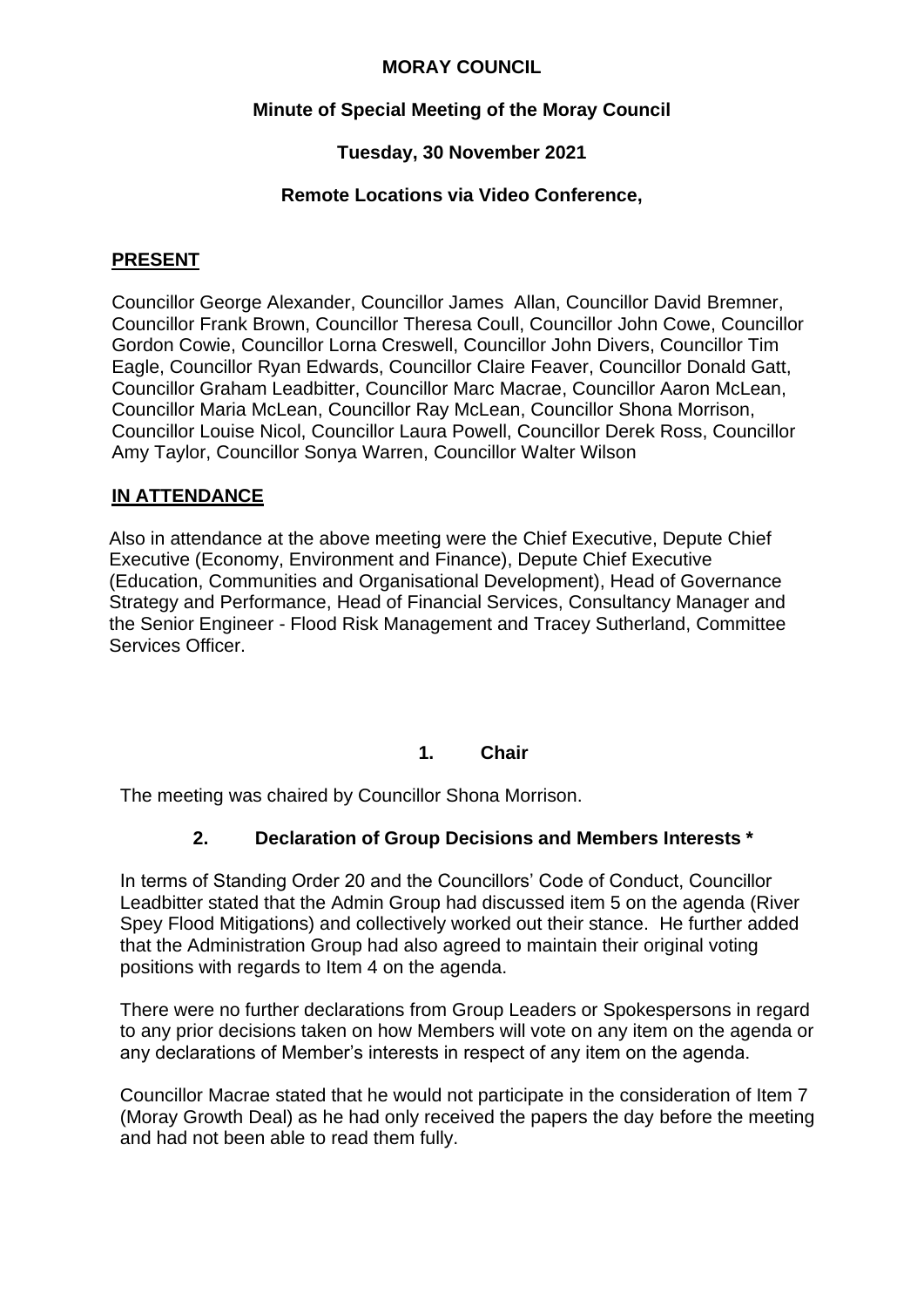## **3. Resolution**

The meeting resolved that in terms of Section 50A (4) and (5) of the Local Government (Scotland) Act 1973, as amended, the public and media representatives be excluded from the meeting for Item 7 of business on the grounds that it involves the likely disclosure of exempt information of the class described in the relevant Paragraphs of Part 1 of Schedule 7A of the Act.

| <b>Para Number of the</b><br><b>Minute</b> | <b>Para Number of Schedule 7A</b>                                                   |
|--------------------------------------------|-------------------------------------------------------------------------------------|
|                                            | Para 8 and 9                                                                        |
|                                            | Information on proposed terms and/or expenditure to be<br>incurred by the Authority |

#### **4. Order of Business**

The Chair asked the Council to note that item 6a had been withdrawn from the agenda.

# **5. Regional Economic Partnership**

A report by the Chief Executive sought agreement to participate in the Regional Economic Partnership for the Highlands and Islands with the Council Leader acting as the Council's representative in this partnership, supported by the Chief Executive.

Following consideration the Council agreed to:

- i) participate in the Highlands and Islands Regional Economic Partnership (HIREP); and
- ii) appoint the Council Leader as the Council's representative on the HIREP, supported by the Chief Executive.

# **6. Remit of the Audit and Scrutiny Committee**

A report by the Depute Chief Executive (Education, Communities and Organisational Development) informed the Council that following the outcome of the vote taken at the meeting of the Council on 10 November in relation to the approval of the scrutiny remit of the Audit and Scrutiny Committee and of a Scrutiny Guide, it was noted that the outcome of the vote was declared before all Councillor votes had registered on the system.

Following consideration the Council agreed to re-run the vote from the meeting on 10 November.

Councillor Leadbitter moved that the Council agree recommendation (i), (ii) and (iii) as printed, to reduce the frequency of meetings of the Audit and Scrutiny Committee to quarterly and for there to remain 14 members on the Committee. This was seconded by Councillor Warren.

In response, Councillor Gatt, seconded by Councillor Brown proposed that the remit of Audit and Scrutiny Committee remain as is currently constituted in the Scheme of Administration for the remainder of the Council term, the frequency of meetings remain at 8 weekly and for there to continue to be 14 members on the Committee.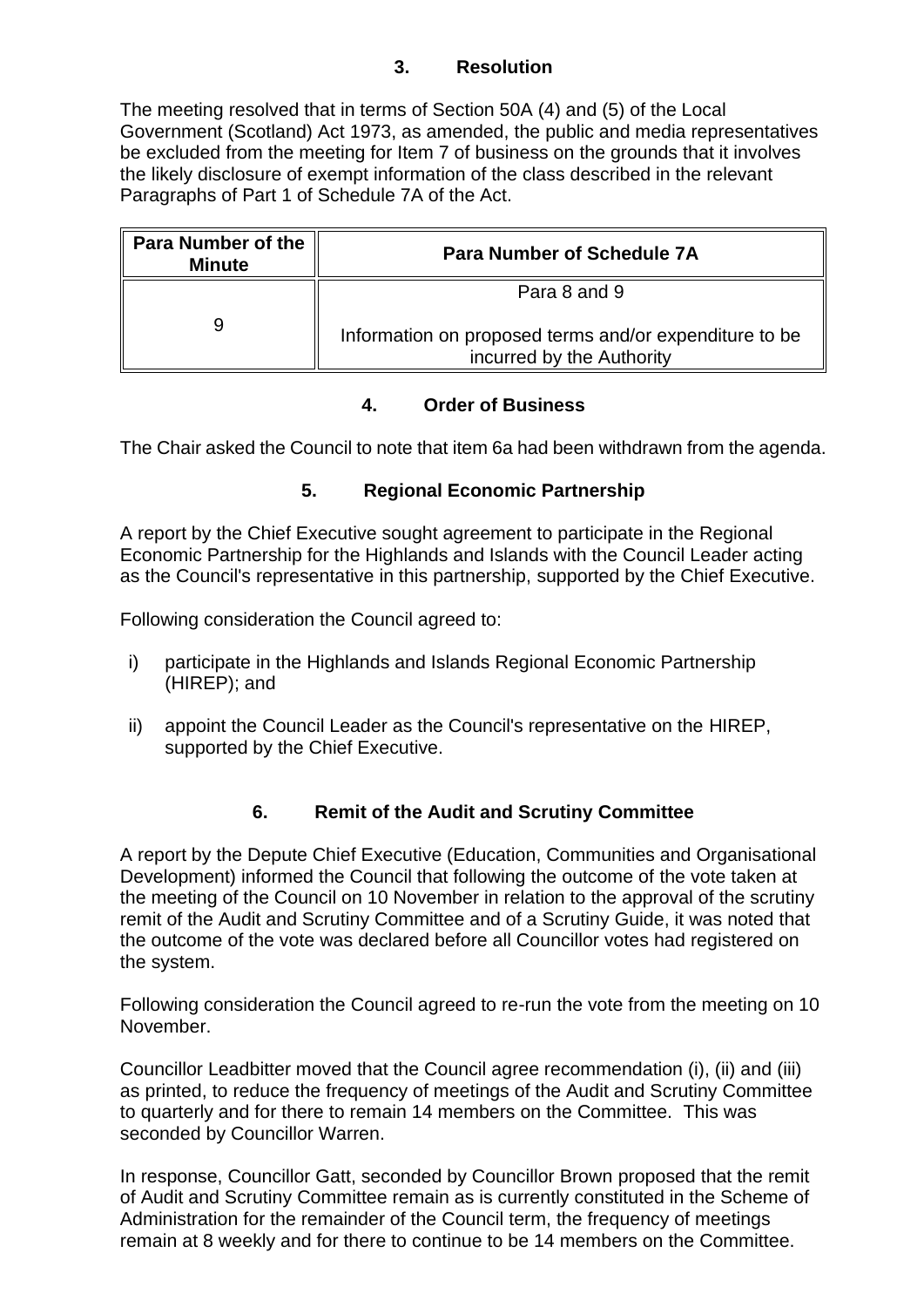On the division their voted:

| For the motion (10)    | Councillors Leadbitter, Warren, Alexander, Bremner,<br>Coull, Cowe, Creswell, A McLean, Morrison and Nicol               |
|------------------------|--------------------------------------------------------------------------------------------------------------------------|
| For the amendment (13) | Councillors Gatt, Brown, Allan, Divers, Eagle, Feaver,<br>Macrae, M McLean, R McLean, Powell, Ross, Taylor<br>and Wilson |
| Abstentions (2)        | <b>Councillors Cowie and Edwards</b>                                                                                     |

Accordingly the amendment became the finding of the meeting and Council agreed:

- i) the remit of Audit and Scrutiny Committee remain as is currently constituted in the Scheme of Administration for the remainder of the Council term;
- ii) the frequency of meetings remain at 8 weekly; and
- iii) there continue to be 14 members on the Committee.

# **7. River Spey Flood Mitigation Proposals**

A report by the Depute Chief Executive (Economy, Environment and Finance) informed the Council of issues related to flood risk from the River Spey at Garmouth, as set out in the Notice of Motion agreed at the meeting of Moray Council on 15 September 2021 (paragraph 5 of the minute refers).

Following consideration the Council agreed:

- i) to note the history of the investigations since 2007 and Moray Council Policy on Flood Risk Management, outlined in paragraph 3.8, including the reasons why this Policy was agreed in 2016;
- ii) to propose items 2 and 6 as per paragraph 3.12 in principle for further investigations as to method and costs; and
- iii) that if proposals put forward by the Community is to be progressed, they should be progressed by the Community, as outlined in paragraph 3.23.

# **8. Short Medium Term Financial Planning**

A report by the Depute Chief Executive (Economy, Environment and Finance) informed the Council of the updated financial projections for 2021/22, 2022/23 and 20123/24 and to consider the factors underpinning the indicative capital plan for 2022 - 2032.

Following consideration the Council agreed to:

- i) note the revised budget estimates for 2021/22, 2022/23 and 2023/24;
- ii) note the emerging budget pressures summarised in paragraph 3.2;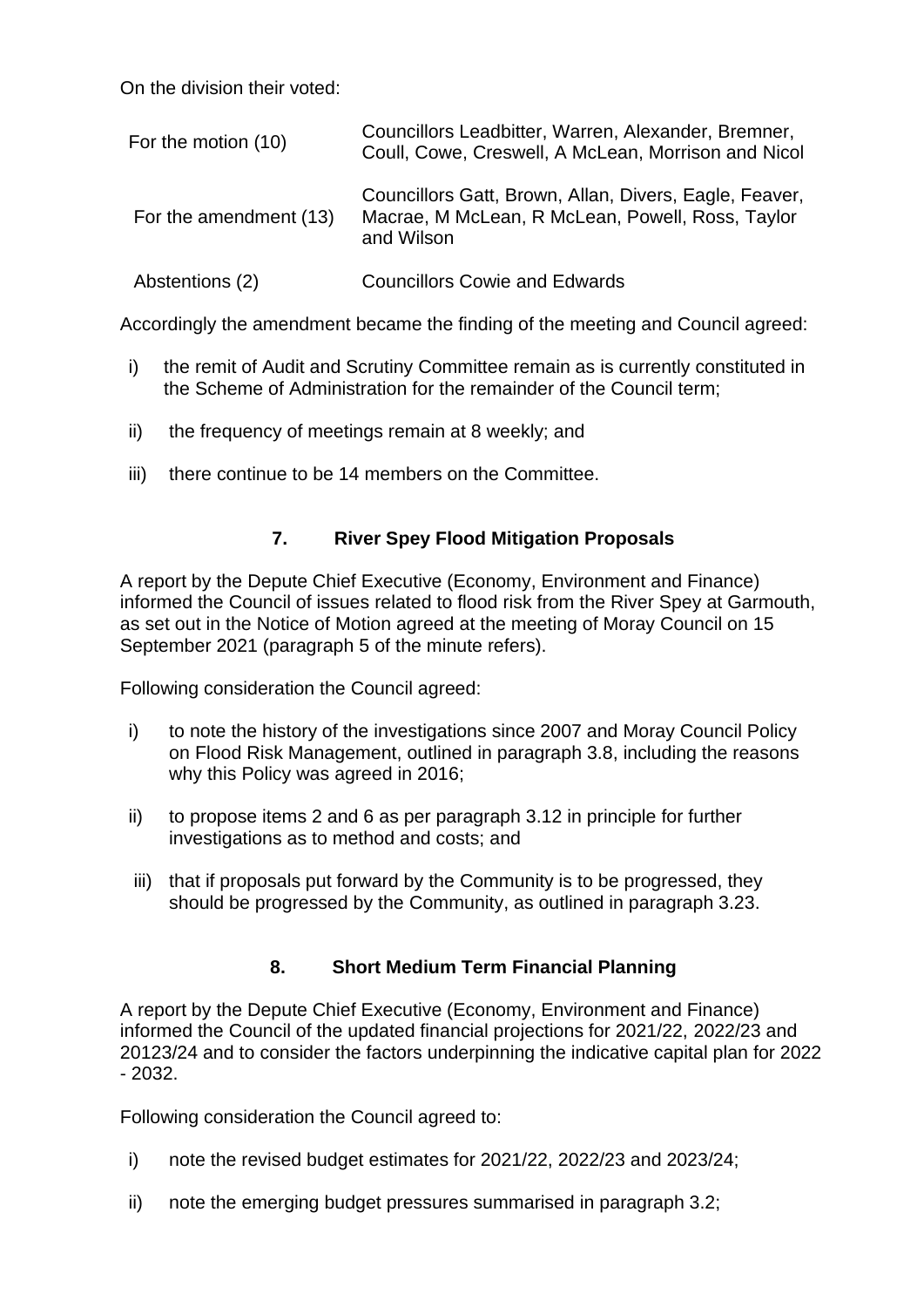- iii) note the requests for service redesign and realignment summarised in paragraph 3.8;
- iv) note the recent capital plan review as described in paragraphs 3.17 to 3.37;
- v) approve funding for small scale service improvements as set out in paragraph 3.11;
- vi) approve further use of covid ear-marked reserves as set out in paragraph 3.12; and
- vii) approve savings of £73,000 for 2022/23 as set out in paragraph 3.16.

## **9. Moray Growth Deal - Business Case and Documentation Approval and Update**

A report by the Depute Chief Executive (Economy, Environment and Finance) informed the Council of the progress of the Moray Growth Deal and, more specifically, seek approval of the full business case for the Digital Health Project, approval of outline business cases for Housing Mix Delivery, Business Enterprise Hub, Early Years Stem, Manufacturing and Innovation Centre for Moray, Cultural Quarter, Bus Revolution and Moray Aerospace and Advanced Technology Centre and approval of the full deal document suite.

Following consideration the Council agreed to:

- i) note the overview of all the projects within the Moray Growth Deal at Appendix 1;
- ii) approve the Full Business Case for the Digital Health Project V3.3 in Appendix 2;
- iii) approve the Outline Business Cases for Housing Mix Delivery V11 (Appendix 8): Early Years Stem V2.0 (Appendix 9); Business Enterprise Hub V7.7 (Appendix 3); Manufacturing and Innovation Centre for Moray V6 (Appendix 4); Cultural Quarter V1.8 (Appendix 6); Bus Revolution V1.6 (Appendix 7) and Moray Aerospace, Advanced Technology and Innovation Campus V11.6 (Appendix 5);
- iv) note the shared responsibility associated with the Business Enterprise Hub between Moray College UHi, Moray Council and Highlands and Islands Enterprise to support the project development and help to mitigate capital budget risk as set out in section 7 of the report;
- v) approve appointment of project officers and programme management staff as set out in the staffing section;
- vii) approve the suite of final deal documents summarised in section 14 and provided in Appendices 10 to 16; and
- vii) delegate authority to the Depute Chief Executive (Economy, Environment and Finance) Moray Council in their role as Senior Responsible Officer for the Growth Deal in consultation with Council Group Leaders to make final